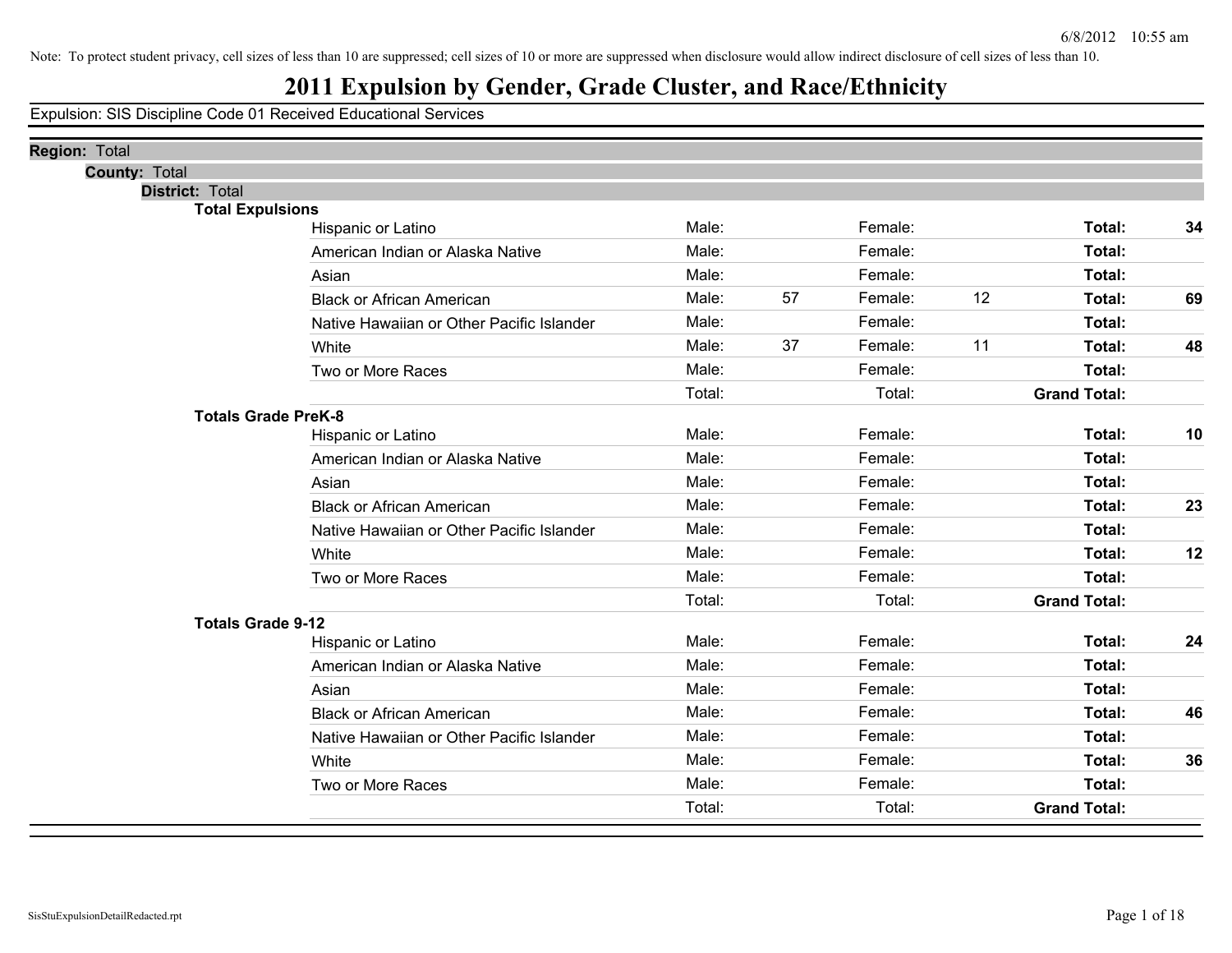## **2011 Expulsion by Gender, Grade Cluster, and Race/Ethnicity**

Expulsion: SIS Discipline Code 01 Received Educational Services

| Region: Bond/Effingham/Fayette ROE (03)             |                                           |        |         |                     |  |  |
|-----------------------------------------------------|-------------------------------------------|--------|---------|---------------------|--|--|
| County: Bond (003)                                  |                                           |        |         |                     |  |  |
| District: Bond County CUSD 2 (002026)<br>Grade 9-12 |                                           |        |         |                     |  |  |
|                                                     | Hispanic or Latino                        | Male:  | Female: | Total:              |  |  |
|                                                     | American Indian or Alaska Native          | Male:  | Female: | Total:              |  |  |
|                                                     | Asian                                     | Male:  | Female: | Total:              |  |  |
|                                                     | <b>Black or African American</b>          | Male:  | Female: | Total:              |  |  |
|                                                     | Native Hawaiian or Other Pacific Islander | Male:  | Female: | Total:              |  |  |
|                                                     | White                                     | Male:  | Female: | Total:              |  |  |
|                                                     | Two or More Races                         | Male:  | Female: | Total:              |  |  |
|                                                     |                                           | Total: | Total:  | <b>Grand Total:</b> |  |  |
| <b>County: Fayette (026)</b>                        |                                           |        |         |                     |  |  |
| District: Vandalia CUSD 203 (203026)                |                                           |        |         |                     |  |  |
| <b>Grade PreK-8</b>                                 |                                           |        |         |                     |  |  |
|                                                     | Hispanic or Latino                        | Male:  | Female: | Total:              |  |  |
|                                                     | American Indian or Alaska Native          | Male:  | Female: | Total:              |  |  |
|                                                     | Asian                                     | Male:  | Female: | Total:              |  |  |
|                                                     | <b>Black or African American</b>          | Male:  | Female: | Total:              |  |  |
|                                                     | Native Hawaiian or Other Pacific Islander | Male:  | Female: | Total:              |  |  |
|                                                     | White                                     | Male:  | Female: | Total:              |  |  |
|                                                     | Two or More Races                         | Male:  | Female: | Total:              |  |  |
|                                                     |                                           | Total: | Total:  | <b>Grand Total:</b> |  |  |
| Grade 9-12                                          |                                           |        |         |                     |  |  |
|                                                     | Hispanic or Latino                        | Male:  | Female: | Total:              |  |  |
|                                                     | American Indian or Alaska Native          | Male:  | Female: | Total:              |  |  |
|                                                     | Asian                                     | Male:  | Female: | Total:              |  |  |
|                                                     | <b>Black or African American</b>          | Male:  | Female: | Total:              |  |  |
|                                                     | Native Hawaiian or Other Pacific Islander | Male:  | Female: | Total:              |  |  |
|                                                     | White                                     | Male:  | Female: | Total:              |  |  |
|                                                     | Two or More Races                         | Male:  | Female: | Total:              |  |  |
|                                                     |                                           | Total: | Total:  | <b>Grand Total:</b> |  |  |
|                                                     |                                           |        |         |                     |  |  |

**Region:** Bureau/Henry/Stark ROE (28)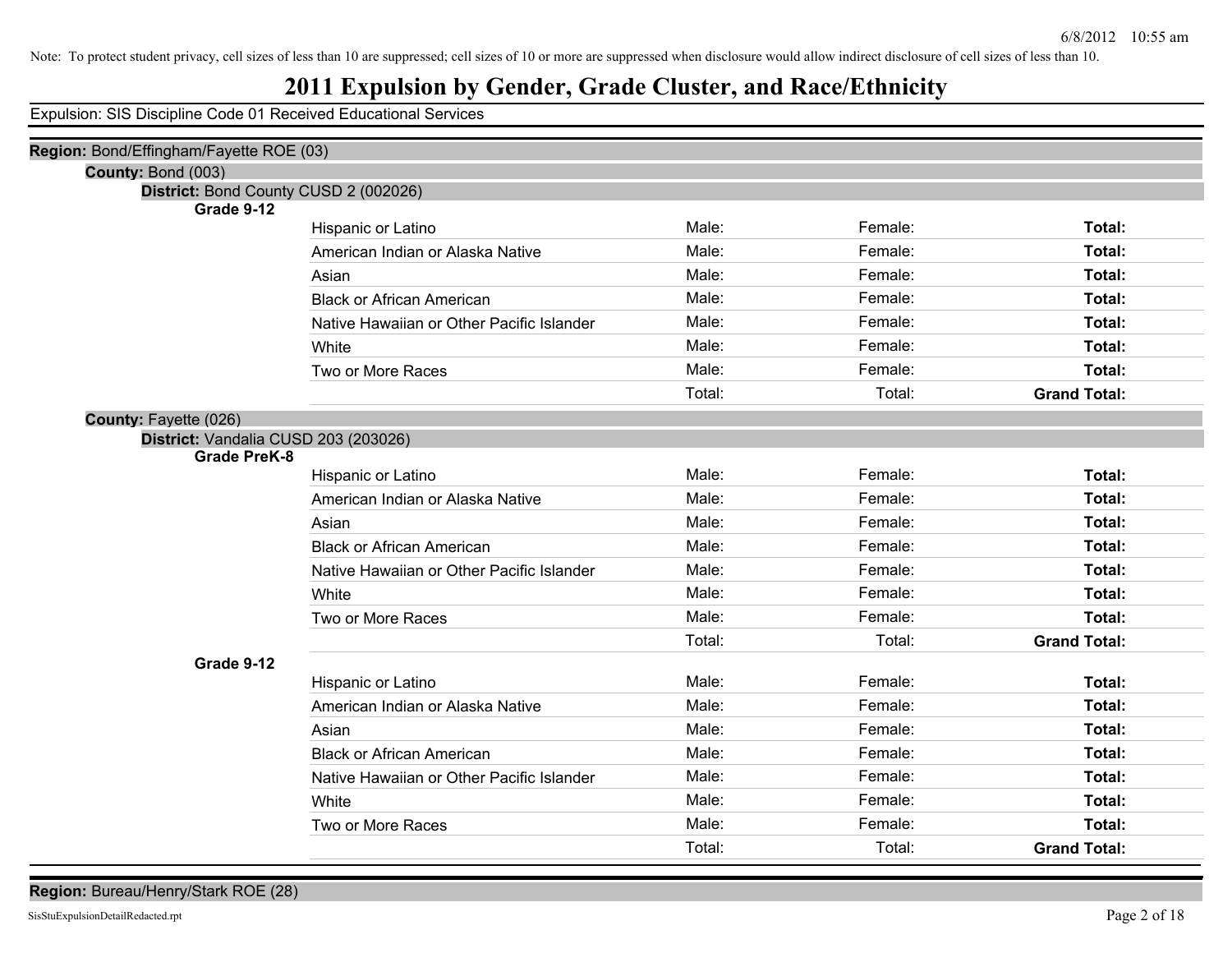## **2011 Expulsion by Gender, Grade Cluster, and Race/Ethnicity**

| County: Bureau (006)                                                    |                                           |        |         |                     |
|-------------------------------------------------------------------------|-------------------------------------------|--------|---------|---------------------|
| District: DePue USD 103 (103022)                                        |                                           |        |         |                     |
| <b>Grade PreK-8</b>                                                     |                                           |        |         |                     |
|                                                                         | Hispanic or Latino                        | Male:  | Female: | Total:              |
|                                                                         | American Indian or Alaska Native          | Male:  | Female: | Total:              |
|                                                                         | Asian                                     | Male:  | Female: | Total:              |
|                                                                         | <b>Black or African American</b>          | Male:  | Female: | Total:              |
|                                                                         | Native Hawaiian or Other Pacific Islander | Male:  | Female: | Total:              |
|                                                                         | White                                     | Male:  | Female: | Total:              |
|                                                                         | Two or More Races                         | Male:  | Female: | Total:              |
|                                                                         |                                           | Total: | Total:  | <b>Grand Total:</b> |
| District: Princeton HSD 500 (500015)                                    |                                           |        |         |                     |
| Grade 9-12                                                              |                                           | Male:  | Female: | Total:              |
|                                                                         | Hispanic or Latino                        |        |         |                     |
|                                                                         | American Indian or Alaska Native          | Male:  | Female: | Total:              |
|                                                                         | Asian                                     | Male:  | Female: | Total:              |
|                                                                         | <b>Black or African American</b>          | Male:  | Female: | Total:              |
|                                                                         | Native Hawaiian or Other Pacific Islander | Male:  | Female: | Total:              |
|                                                                         | White                                     | Male:  | Female: | Total:              |
|                                                                         | Two or More Races                         | Male:  | Female: | Total:              |
|                                                                         |                                           | Total: | Total:  | <b>Grand Total:</b> |
|                                                                         |                                           |        |         |                     |
| Region: Calhoun/Greene/Jersy/Macoupin ROE (40)<br>County: Calhoun (007) |                                           |        |         |                     |
| District: Calhoun CUSD 40 (040026)                                      |                                           |        |         |                     |
| <b>Grade PreK-8</b>                                                     |                                           |        |         |                     |
|                                                                         | Hispanic or Latino                        | Male:  | Female: | Total:              |
|                                                                         | American Indian or Alaska Native          | Male:  | Female: | Total:              |
|                                                                         | Asian                                     | Male:  | Female: | Total:              |
|                                                                         | <b>Black or African American</b>          | Male:  | Female: | Total:              |
|                                                                         | Native Hawaiian or Other Pacific Islander | Male:  | Female: | Total:              |
|                                                                         | White                                     | Male:  | Female: | Total:              |
|                                                                         | Two or More Races                         | Male:  | Female: | Total:              |
|                                                                         |                                           | Total: | Total:  | <b>Grand Total:</b> |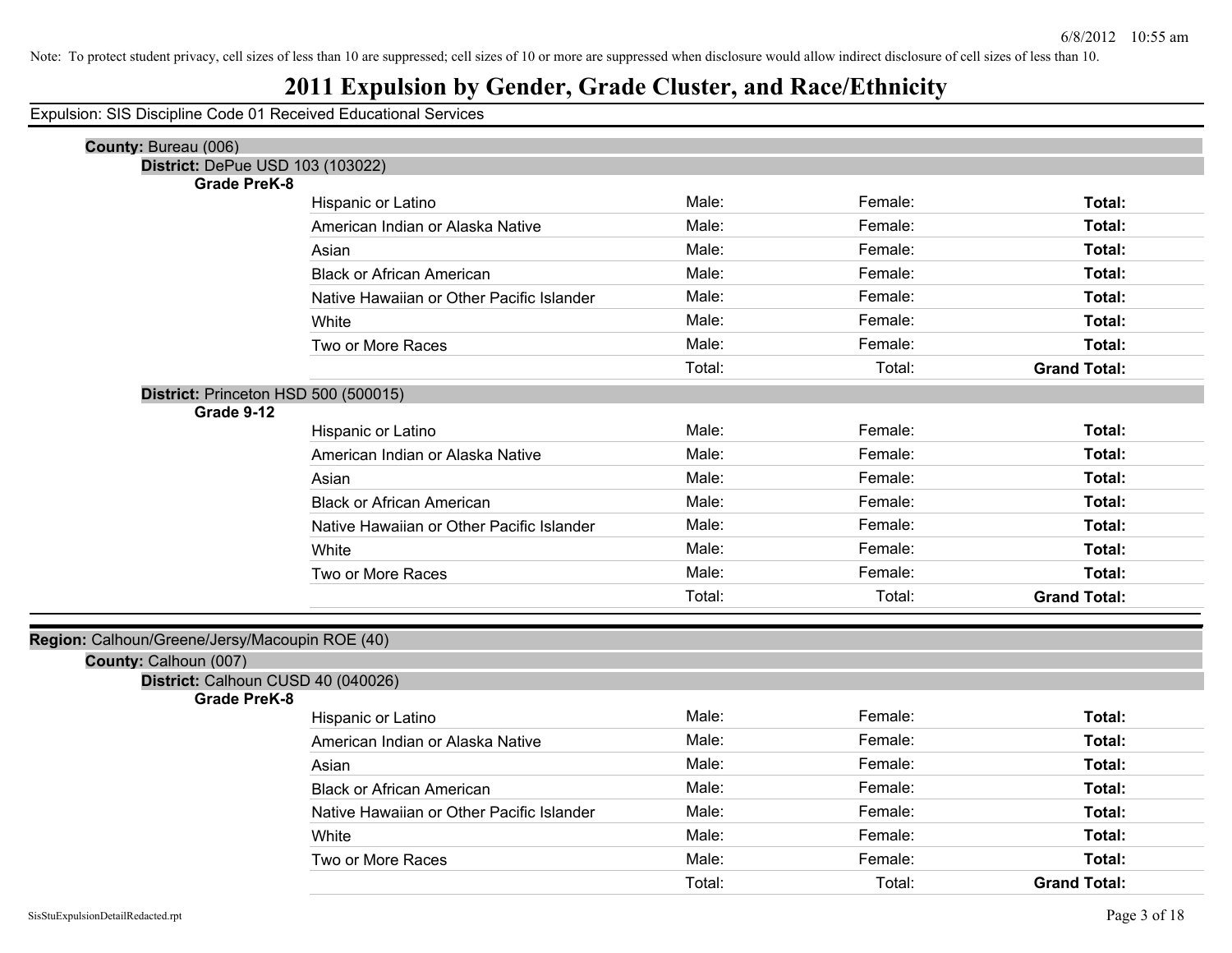## **2011 Expulsion by Gender, Grade Cluster, and Race/Ethnicity**

| County: Macoupin (056)                                             |                                           |        |         |                     |
|--------------------------------------------------------------------|-------------------------------------------|--------|---------|---------------------|
| District: Carlinville CUSD 1 (001026)<br><b>Grade PreK-8</b>       |                                           |        |         |                     |
|                                                                    | Hispanic or Latino                        | Male:  | Female: | Total:              |
|                                                                    | American Indian or Alaska Native          | Male:  | Female: | Total:              |
|                                                                    | Asian                                     | Male:  | Female: | Total:              |
|                                                                    | <b>Black or African American</b>          | Male:  | Female: | Total:              |
|                                                                    | Native Hawaiian or Other Pacific Islander | Male:  | Female: | Total:              |
|                                                                    | White                                     | Male:  | Female: | Total:              |
|                                                                    | Two or More Races                         | Male:  | Female: | Total:              |
|                                                                    |                                           | Total: | Total:  | <b>Grand Total:</b> |
|                                                                    |                                           |        |         |                     |
| Region: Carroll/Jo Daviess/Stephenson ROE (08)                     |                                           |        |         |                     |
| County: Stephenson (089)<br>District: Pearl City CUSD 200 (200026) |                                           |        |         |                     |
| Grade 9-12                                                         |                                           |        |         |                     |
|                                                                    | Hispanic or Latino                        | Male:  | Female: | Total:              |
|                                                                    | American Indian or Alaska Native          | Male:  | Female: | Total:              |
|                                                                    | Asian                                     | Male:  | Female: | Total:              |
|                                                                    | <b>Black or African American</b>          | Male:  | Female: | Total:              |
|                                                                    | Native Hawaiian or Other Pacific Islander | Male:  | Female: | Total:              |
|                                                                    | White                                     | Male:  | Female: | Total:              |
|                                                                    | Two or More Races                         | Male:  | Female: | Total:              |
|                                                                    |                                           | Total: | Total:  | <b>Grand Total:</b> |
|                                                                    |                                           |        |         |                     |
| Region: Champaign/Ford ROE (09)<br>County: Champaign (010)         |                                           |        |         |                     |
| District: Gifford CCSD 188 (188004)                                |                                           |        |         |                     |
| <b>Grade PreK-8</b>                                                |                                           |        |         |                     |
|                                                                    | Hispanic or Latino                        | Male:  | Female: | Total:              |
|                                                                    | American Indian or Alaska Native          | Male:  | Female: | Total:              |
|                                                                    | Asian                                     | Male:  | Female: | Total:              |
|                                                                    | <b>Black or African American</b>          | Male:  | Female: | Total:              |
|                                                                    | Native Hawaiian or Other Pacific Islander | Male:  | Female: | Total:              |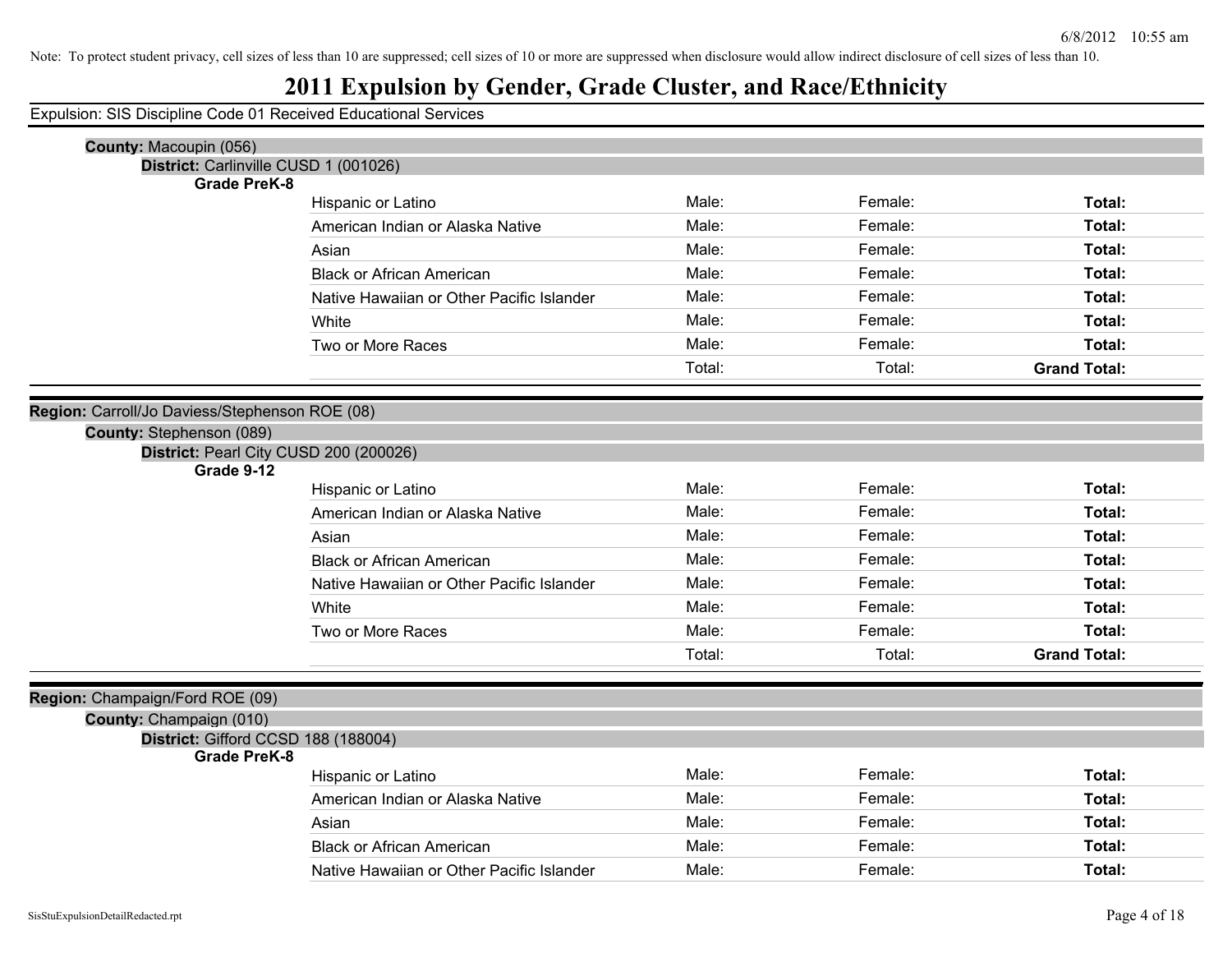|                                                       | Expulsion: SIS Discipline Code 01 Received Educational Services |        |         |                     |
|-------------------------------------------------------|-----------------------------------------------------------------|--------|---------|---------------------|
|                                                       | White                                                           | Male:  | Female: | Total:              |
|                                                       | Two or More Races                                               | Male:  | Female: | Total:              |
|                                                       |                                                                 | Total: | Total:  | <b>Grand Total:</b> |
| Region: Christian/Montgomery ROE (10)                 |                                                                 |        |         |                     |
| <b>County: Montgomery (068)</b>                       |                                                                 |        |         |                     |
|                                                       | District: Nokomis CUSD 22 (022026)                              |        |         |                     |
| Grade 9-12                                            |                                                                 |        |         |                     |
|                                                       | Hispanic or Latino                                              | Male:  | Female: | Total:              |
|                                                       | American Indian or Alaska Native                                | Male:  | Female: | Total:              |
|                                                       | Asian                                                           | Male:  | Female: | Total:              |
|                                                       | <b>Black or African American</b>                                | Male:  | Female: | Total:              |
|                                                       | Native Hawaiian or Other Pacific Islander                       | Male:  | Female: | Total:              |
|                                                       | White                                                           | Male:  | Female: | Total:              |
|                                                       | Two or More Races                                               | Male:  | Female: | Total:              |
|                                                       |                                                                 | Total: | Total:  | <b>Grand Total:</b> |
|                                                       |                                                                 |        |         |                     |
| Region: Clay/Cwford/Jsper/Lwrnce/Rhland (12)          |                                                                 |        |         |                     |
| County: Crawford (017)                                |                                                                 |        |         |                     |
| <b>Grade PreK-8</b>                                   | District: Robinson CUSD 2 (002026)                              |        |         |                     |
|                                                       | Hispanic or Latino                                              | Male:  | Female: | Total:              |
|                                                       | American Indian or Alaska Native                                | Male:  | Female: | Total:              |
|                                                       | Asian                                                           | Male:  | Female: | Total:              |
|                                                       | <b>Black or African American</b>                                | Male:  | Female: | Total:              |
|                                                       | Native Hawaiian or Other Pacific Islander                       | Male:  | Female: | Total:              |
|                                                       | White                                                           | Male:  | Female: | Total:              |
|                                                       | Two or More Races                                               | Male:  | Female: | Total:              |
|                                                       |                                                                 |        |         | <b>Grand Total:</b> |
|                                                       |                                                                 | Total: | Total:  |                     |
| <b>Region:</b> Clk/Cls/Cmbn/Dglas/Edgr/Mltr/Shlb (11) |                                                                 |        |         |                     |
| County: Coles (015)                                   |                                                                 |        |         |                     |
|                                                       | District: Charleston CUSD 1 (001026)                            |        |         |                     |
| Grade 9-12                                            |                                                                 |        |         |                     |
|                                                       | Hispanic or Latino                                              | Male:  | Female: | Total:              |
| SisStuExpulsionDetailRedacted.rpt                     |                                                                 |        |         | Page 5 of 18        |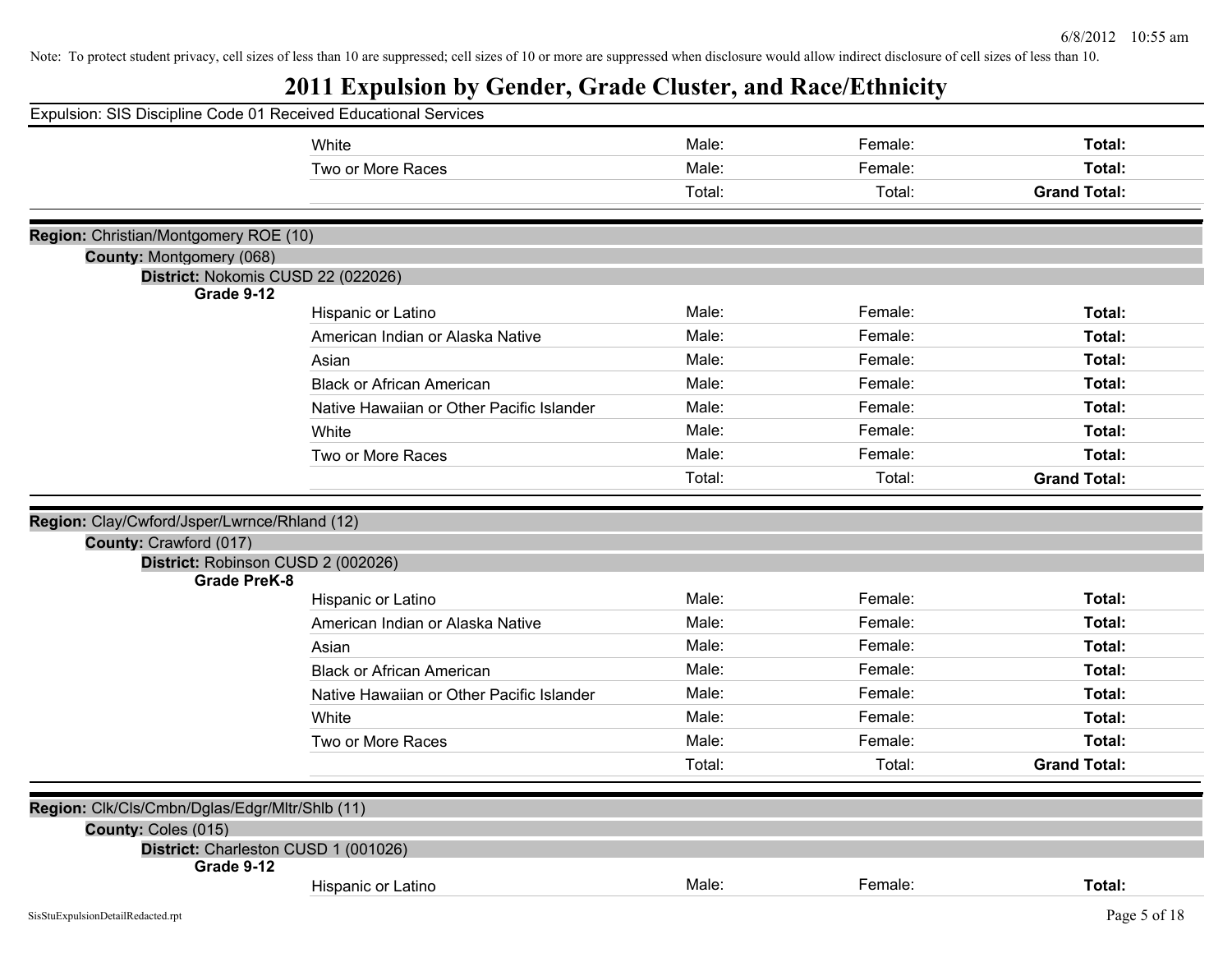#### **2011 Expulsion by Gender, Grade Cluster, and Race/Ethnicity**

| Expulsion: SIS Discipline Code 01 Received Educational Services |  |  |  |  |
|-----------------------------------------------------------------|--|--|--|--|
|-----------------------------------------------------------------|--|--|--|--|

|                                                                  | American Indian or Alaska Native          | Male:  | Female: | Total:              |    |
|------------------------------------------------------------------|-------------------------------------------|--------|---------|---------------------|----|
|                                                                  | Asian                                     | Male:  | Female: | Total:              |    |
|                                                                  | <b>Black or African American</b>          | Male:  | Female: | Total:              |    |
|                                                                  | Native Hawaiian or Other Pacific Islander | Male:  | Female: | Total:              |    |
|                                                                  | White                                     | Male:  | Female: | Total:              |    |
|                                                                  | Two or More Races                         | Male:  | Female: | Total:              |    |
|                                                                  |                                           | Total: | Total:  | <b>Grand Total:</b> |    |
|                                                                  |                                           |        |         |                     |    |
| Region: Crawford-Lawrence Educ Serv Reg (15)                     |                                           |        |         |                     |    |
| County: Cook (016)                                               |                                           |        |         |                     |    |
| District: City of Chicago SD 299 (299025)<br><b>Grade PreK-8</b> |                                           |        |         |                     |    |
|                                                                  | Hispanic or Latino                        | Male:  | Female: | Total:              |    |
|                                                                  | American Indian or Alaska Native          | Male:  | Female: | Total:              |    |
|                                                                  | Asian                                     | Male:  | Female: | Total:              |    |
|                                                                  | <b>Black or African American</b>          | Male:  | Female: | Total:              | 10 |
|                                                                  | Native Hawaiian or Other Pacific Islander | Male:  | Female: | Total:              |    |
|                                                                  | White                                     | Male:  | Female: | Total:              |    |
|                                                                  | Two or More Races                         | Male:  | Female: | Total:              |    |
|                                                                  |                                           | Total: | Total:  | <b>Grand Total:</b> |    |
| Grade 9-12                                                       |                                           |        |         |                     |    |
|                                                                  | Hispanic or Latino                        | Male:  | Female: | Total:              | 10 |
|                                                                  | American Indian or Alaska Native          | Male:  | Female: | Total:              |    |
|                                                                  | Asian                                     | Male:  | Female: | Total:              |    |
|                                                                  | <b>Black or African American</b>          | Male:  | Female: | Total:              | 11 |
|                                                                  | Native Hawaiian or Other Pacific Islander | Male:  | Female: | Total:              |    |
|                                                                  | White                                     | Male:  | Female: | Total:              |    |
|                                                                  | Two or More Races                         | Male:  | Female: | Total:              |    |
|                                                                  |                                           | Total: | Total:  | <b>Grand Total:</b> |    |
|                                                                  |                                           |        |         |                     |    |

**Region:** De Kalb ROE (16)

**County:** Dekalb (019)

**District:** DeKalb CUSD 428 (428026)

**Grade 9-12**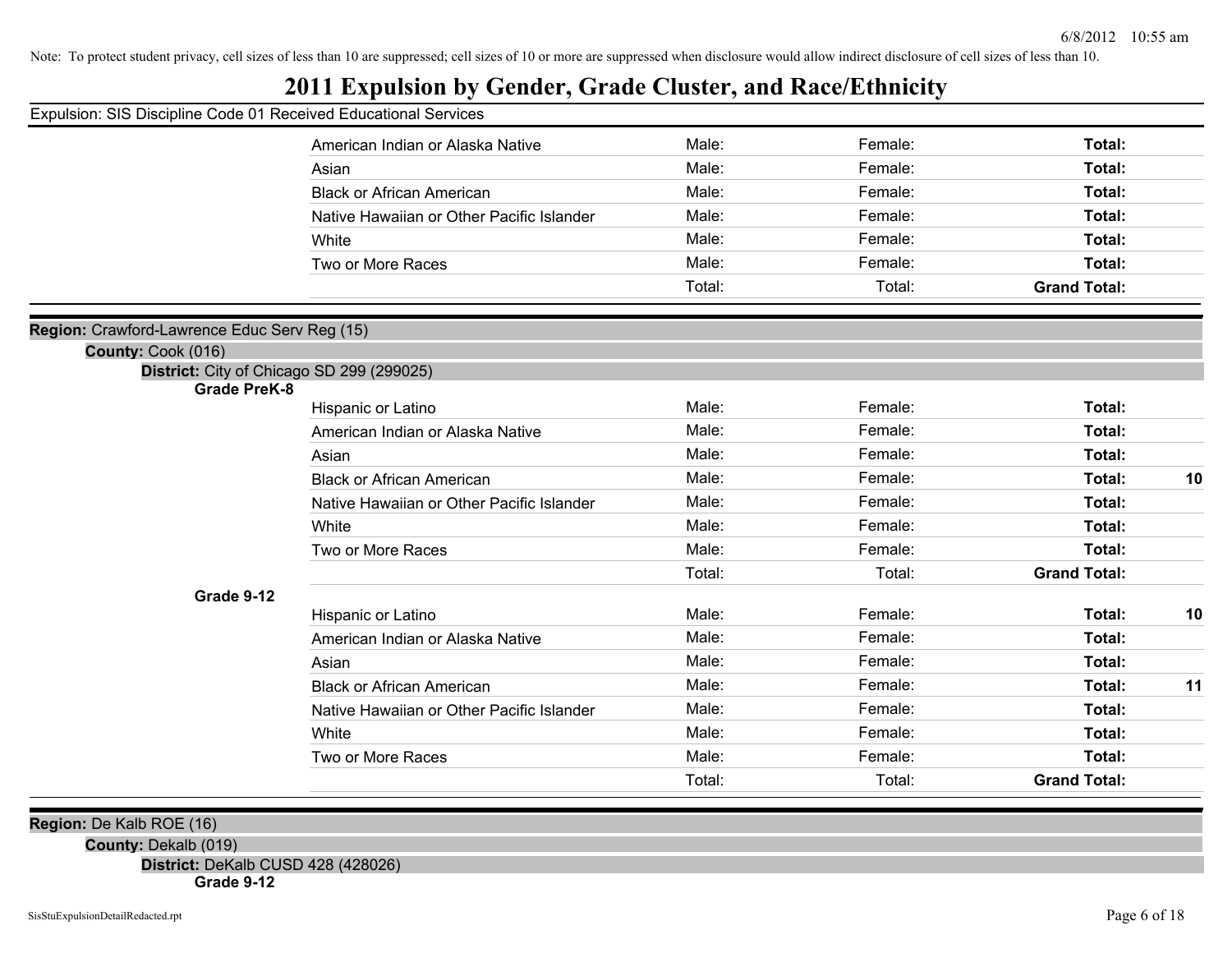#### **2011 Expulsion by Gender, Grade Cluster, and Race/Ethnicity**

#### Expulsion: SIS Discipline Code 01 Received Educational Services

|                | Hispanic or Latino                        | Male:  | Female: | Total:              |
|----------------|-------------------------------------------|--------|---------|---------------------|
|                | American Indian or Alaska Native          | Male:  | Female: | Total:              |
|                | Asian                                     | Male:  | Female: | Total:              |
|                | <b>Black or African American</b>          | Male:  | Female: | Total:              |
|                | Native Hawaiian or Other Pacific Islander | Male:  | Female: | Total:              |
|                | White                                     | Male:  | Female: | Total:              |
|                | Two or More Races                         | Male:  | Female: | Total:              |
|                |                                           | Total: | Total:  | <b>Grand Total:</b> |
|                |                                           |        |         |                     |
|                |                                           |        |         |                     |
| je ROE (19)    |                                           |        |         |                     |
| : Dupage (022) |                                           |        |         |                     |
|                |                                           |        |         |                     |
| Grade 9-12     | District: Glenbard Twp HSD 87 (087017)    |        |         |                     |
|                | Hispanic or Latino                        | Male:  | Female: | Total:              |
|                | American Indian or Alaska Native          | Male:  | Female: | Total:              |
|                | Asian                                     | Male:  | Female: | Total:              |
|                | <b>Black or African American</b>          | Male:  | Female: | Total:              |
|                | Native Hawaiian or Other Pacific Islander | Male:  | Female: | Total:              |

Two or More Races **Total: Male:** Total: **Female:** Female: **Total:** Total:

Total: Total: **Grand Total:**

#### **Region:** Edwd/Gltn/Hdin/Pop/Slne/Wbh/Wn/Wh (20)

#### **County:** Saline (083)

**Region:** DuPage ROE (19)

**County:** Dupage (022)

#### **District:** Harrisburg CUSD 3 (003026)

#### **Grade 9-12**

| Hispanic or Latino                        | Male:  | Female: | Total:              |
|-------------------------------------------|--------|---------|---------------------|
| American Indian or Alaska Native          | Male:  | Female: | Total:              |
| Asian                                     | Male:  | Female: | Total:              |
| <b>Black or African American</b>          | Male:  | Female: | Total:              |
| Native Hawaiian or Other Pacific Islander | Male:  | Female: | Total:              |
| White                                     | Male:  | Female: | Total:              |
| Two or More Races                         | Male:  | Female: | Total:              |
|                                           | Total: | Total:  | <b>Grand Total:</b> |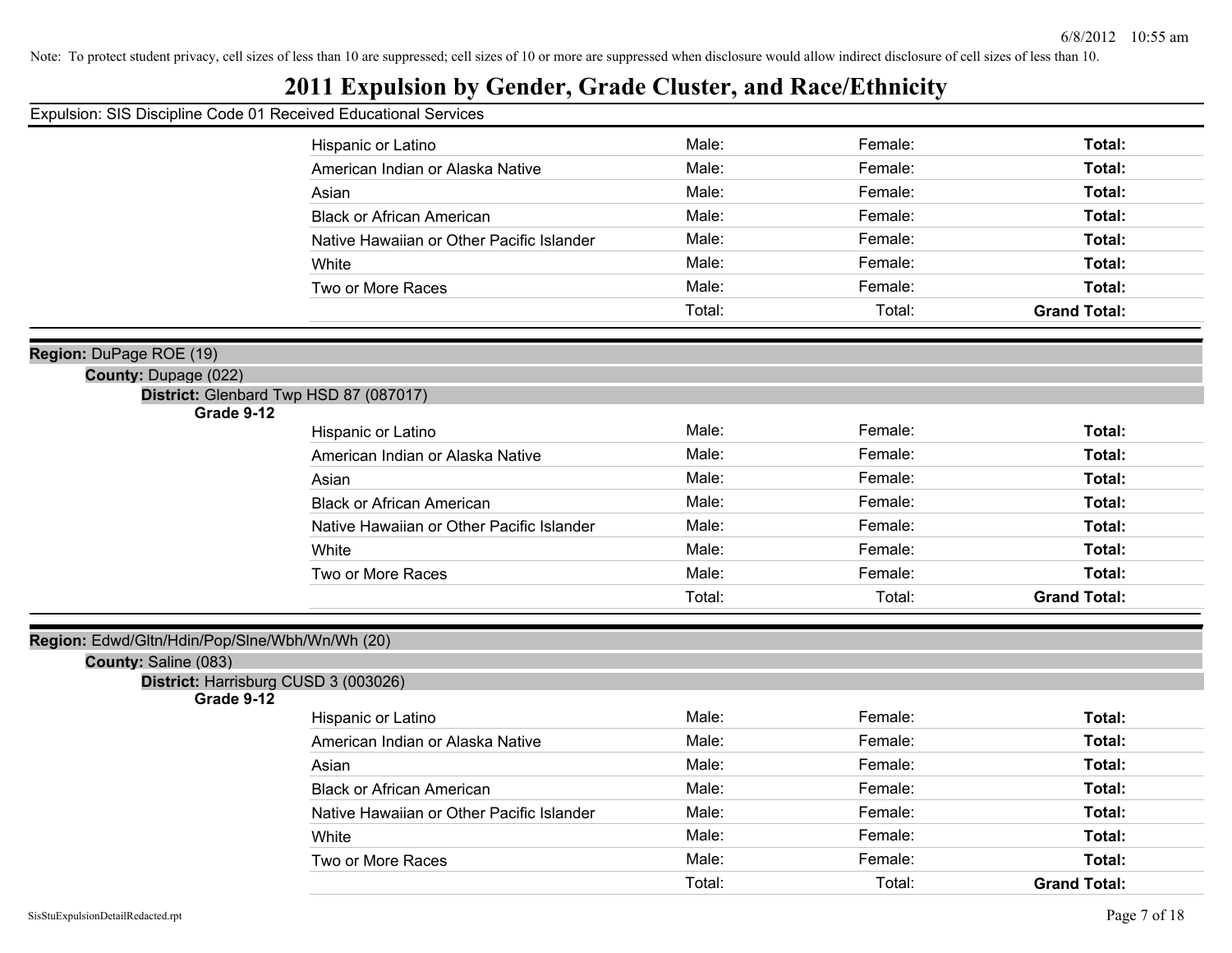## **2011 Expulsion by Gender, Grade Cluster, and Race/Ethnicity**

| Region: Kane ROE (31)       |                                              |        |         |                           |
|-----------------------------|----------------------------------------------|--------|---------|---------------------------|
| County: Kane (045)          |                                              |        |         |                           |
|                             | District: Aurora West USD 129 (129022)       |        |         |                           |
| Grade 9-12                  | Hispanic or Latino                           | Male:  | Female: | Total:                    |
|                             | American Indian or Alaska Native             | Male:  | Female: | Total:                    |
|                             |                                              | Male:  | Female: | Total:                    |
|                             | Asian<br><b>Black or African American</b>    | Male:  | Female: | Total:                    |
|                             |                                              | Male:  | Female: |                           |
|                             | Native Hawaiian or Other Pacific Islander    |        |         | Total:                    |
|                             | White                                        | Male:  | Female: | Total:                    |
|                             | Two or More Races                            | Male:  | Female: | Total:                    |
|                             |                                              | Total: | Total:  | <b>Grand Total:</b><br>15 |
| District: CUSD 300 (300026) |                                              |        |         |                           |
| Grade 9-12                  |                                              | Male:  | Female: | Total:                    |
|                             | Hispanic or Latino                           |        | Female: |                           |
|                             | American Indian or Alaska Native             | Male:  |         | Total:                    |
|                             | Asian                                        | Male:  | Female: | Total:                    |
|                             | <b>Black or African American</b>             | Male:  | Female: | Total:                    |
|                             | Native Hawaiian or Other Pacific Islander    | Male:  | Female: | Total:                    |
|                             | White                                        | Male:  | Female: | Total:                    |
|                             | Two or More Races                            | Male:  | Female: | Total:                    |
|                             |                                              | Total: | Total:  | <b>Grand Total:</b>       |
|                             |                                              |        |         |                           |
| Region: Knox ROE (33)       |                                              |        |         |                           |
| County: Knox (048)          |                                              |        |         |                           |
| <b>Grade PreK-8</b>         | <b>District:</b> R O W V A CUSD 208 (208026) |        |         |                           |
|                             | Hispanic or Latino                           | Male:  | Female: | Total:                    |
|                             | American Indian or Alaska Native             | Male:  | Female: | Total:                    |
|                             | Asian                                        | Male:  | Female: | Total:                    |
|                             | <b>Black or African American</b>             | Male:  | Female: | Total:                    |
|                             | Native Hawaiian or Other Pacific Islander    | Male:  | Female: | Total:                    |
|                             | White                                        | Male:  | Female: | Total:                    |
|                             |                                              |        |         |                           |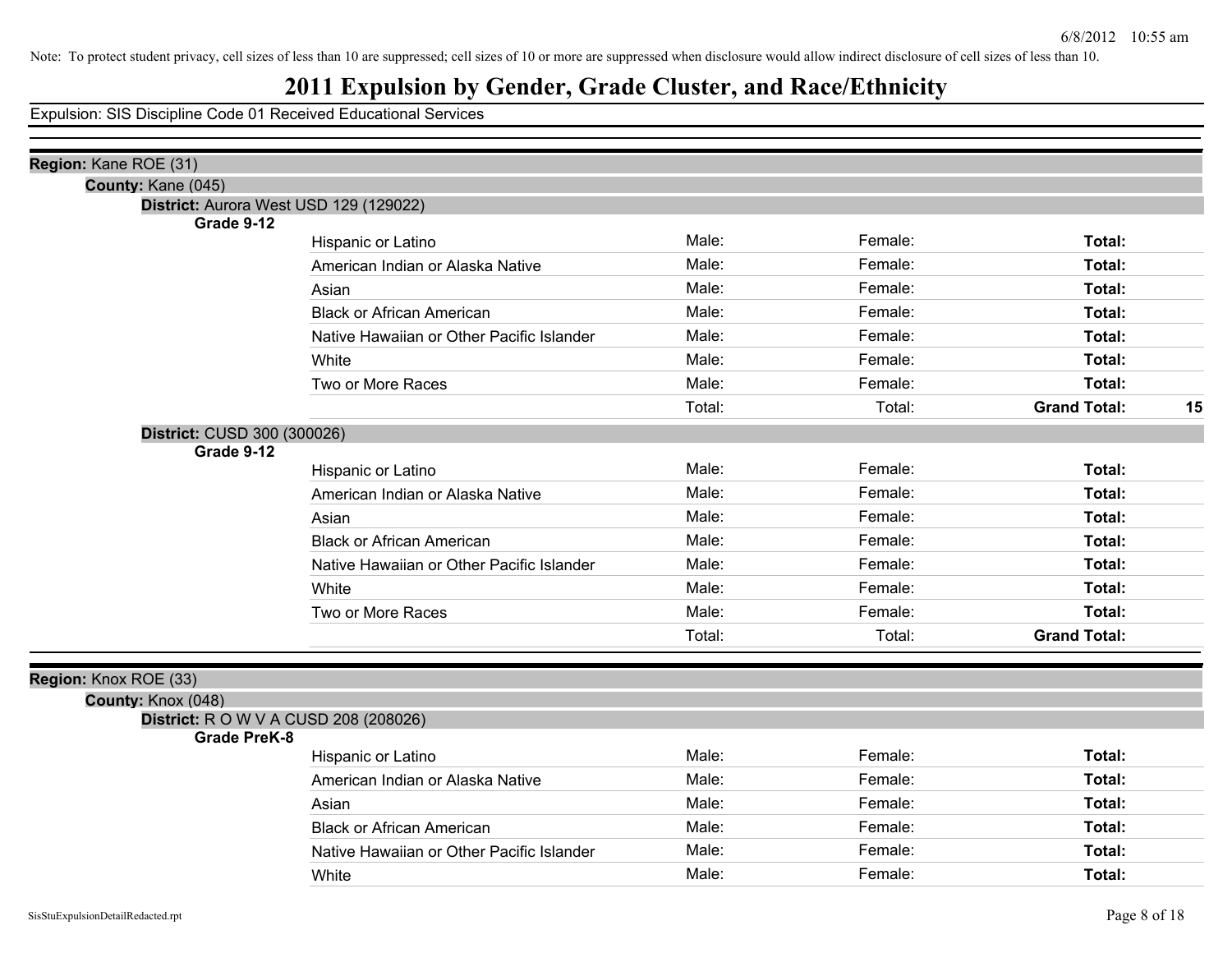| Expulsion: SIS Discipline Code 01 Received Educational Services |                                              |        |         |                     |
|-----------------------------------------------------------------|----------------------------------------------|--------|---------|---------------------|
|                                                                 | Two or More Races                            | Male:  | Female: | Total:              |
|                                                                 |                                              | Total: | Total:  | <b>Grand Total:</b> |
| Grade 9-12                                                      |                                              |        |         |                     |
|                                                                 | Hispanic or Latino                           | Male:  | Female: | Total:              |
|                                                                 | American Indian or Alaska Native             | Male:  | Female: | Total:              |
|                                                                 | Asian                                        | Male:  | Female: | Total:              |
|                                                                 | <b>Black or African American</b>             | Male:  | Female: | Total:              |
|                                                                 | Native Hawaiian or Other Pacific Islander    | Male:  | Female: | Total:              |
|                                                                 | White                                        | Male:  | Female: | Total:              |
|                                                                 | Two or More Races                            | Male:  | Female: | Total:              |
|                                                                 |                                              | Total: | Total:  | <b>Grand Total:</b> |
|                                                                 |                                              |        |         |                     |
| Region: La Salle ROE (35)<br>County: Lasalle (050)              |                                              |        |         |                     |
|                                                                 | District: La Salle-Peru Twp HSD 120 (120017) |        |         |                     |
| Grade 9-12                                                      |                                              |        |         |                     |
|                                                                 | Hispanic or Latino                           | Male:  | Female: | Total:              |
|                                                                 | American Indian or Alaska Native             | Male:  | Female: | Total:              |
|                                                                 | Asian                                        | Male:  | Female: | Total:              |
|                                                                 | <b>Black or African American</b>             | Male:  | Female: | Total:              |
|                                                                 | Native Hawaiian or Other Pacific Islander    | Male:  | Female: | Total:              |
|                                                                 | White                                        | Male:  | Female: | Total:              |
|                                                                 | Two or More Races                            | Male:  | Female: | Total:              |
|                                                                 |                                              | Total: | Total:  | <b>Grand Total:</b> |
|                                                                 |                                              |        |         |                     |
| Region: Lake ROE (34)<br>County: Lake (049)                     |                                              |        |         |                     |
| District: Diamond Lake SD 76 (076002)                           |                                              |        |         |                     |
| <b>Grade PreK-8</b>                                             |                                              |        |         |                     |
|                                                                 | Hispanic or Latino                           | Male:  | Female: | Total:              |
|                                                                 | American Indian or Alaska Native             | Male:  | Female: | Total:              |
|                                                                 | Asian                                        | Male:  | Female: | Total:              |
|                                                                 | <b>Black or African American</b>             | Male:  | Female: | <b>Total:</b>       |
|                                                                 | Native Hawaiian or Other Pacific Islander    | Male:  | Female: | Total:              |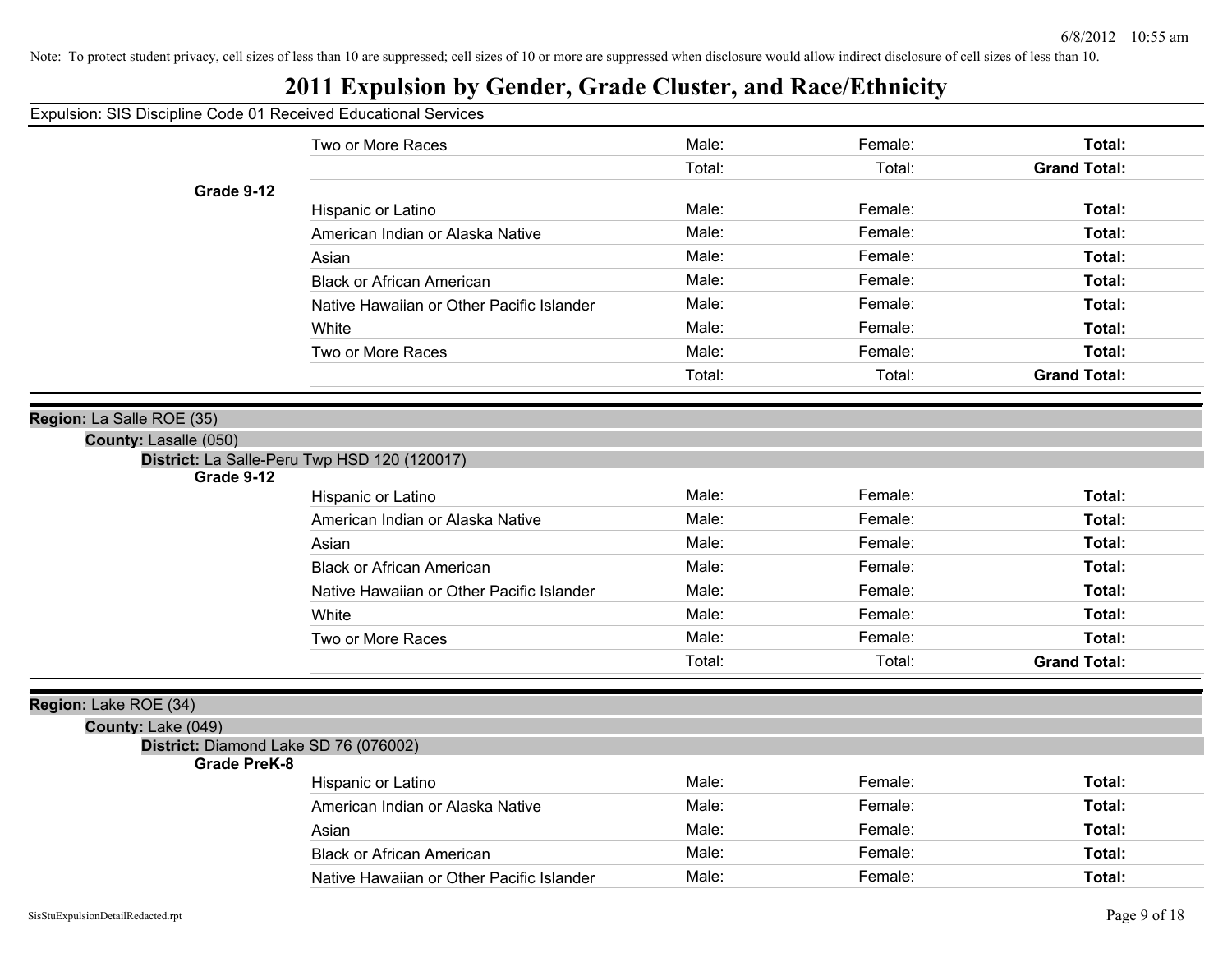| Expulsion: SIS Discipline Code 01 Received Educational Services |                                           |        |         |                     |    |
|-----------------------------------------------------------------|-------------------------------------------|--------|---------|---------------------|----|
|                                                                 | White                                     | Male:  | Female: | Total:              |    |
|                                                                 | Two or More Races                         | Male:  | Female: | Total:              |    |
|                                                                 |                                           | Total: | Total:  | <b>Grand Total:</b> |    |
| District: Warren Twp HSD 121 (121017)                           |                                           |        |         |                     |    |
| Grade 9-12                                                      |                                           |        |         |                     |    |
|                                                                 | Hispanic or Latino                        | Male:  | Female: | Total:              |    |
|                                                                 | American Indian or Alaska Native          | Male:  | Female: | Total:              |    |
|                                                                 | Asian                                     | Male:  | Female: | Total:              |    |
|                                                                 | <b>Black or African American</b>          | Male:  | Female: | Total:              |    |
|                                                                 | Native Hawaiian or Other Pacific Islander | Male:  | Female: | Total:              |    |
|                                                                 | White                                     | Male:  | Female: | Total:              |    |
|                                                                 | Two or More Races                         | Male:  | Female: | Total:              |    |
|                                                                 |                                           | Total: | Total:  | <b>Grand Total:</b> |    |
| District: Waukegan CUSD 60 (060026)<br><b>Grade PreK-8</b>      |                                           |        |         |                     |    |
|                                                                 | Hispanic or Latino                        | Male:  | Female: | Total:              |    |
|                                                                 | American Indian or Alaska Native          | Male:  | Female: | Total:              |    |
|                                                                 | Asian                                     | Male:  | Female: | Total:              |    |
|                                                                 | <b>Black or African American</b>          | Male:  | Female: | Total:              |    |
|                                                                 | Native Hawaiian or Other Pacific Islander | Male:  | Female: | Total:              |    |
|                                                                 | White                                     | Male:  | Female: | Total:              |    |
|                                                                 | Two or More Races                         | Male:  | Female: | Total:              |    |
|                                                                 |                                           | Total: | Total:  | <b>Grand Total:</b> |    |
| Grade 9-12                                                      |                                           |        |         |                     |    |
|                                                                 | Hispanic or Latino                        | Male:  | Female: | Total:              |    |
|                                                                 | American Indian or Alaska Native          | Male:  | Female: | Total:              |    |
|                                                                 | Asian                                     | Male:  | Female: | Total:              |    |
|                                                                 | <b>Black or African American</b>          | Male:  | Female: | Total:              |    |
|                                                                 | Native Hawaiian or Other Pacific Islander | Male:  | Female: | Total:              |    |
|                                                                 | White                                     | Male:  | Female: | Total:              |    |
|                                                                 | Two or More Races                         | Male:  | Female: | Total:              |    |
|                                                                 |                                           | Total: | Total:  | <b>Grand Total:</b> | 13 |
|                                                                 |                                           |        |         |                     |    |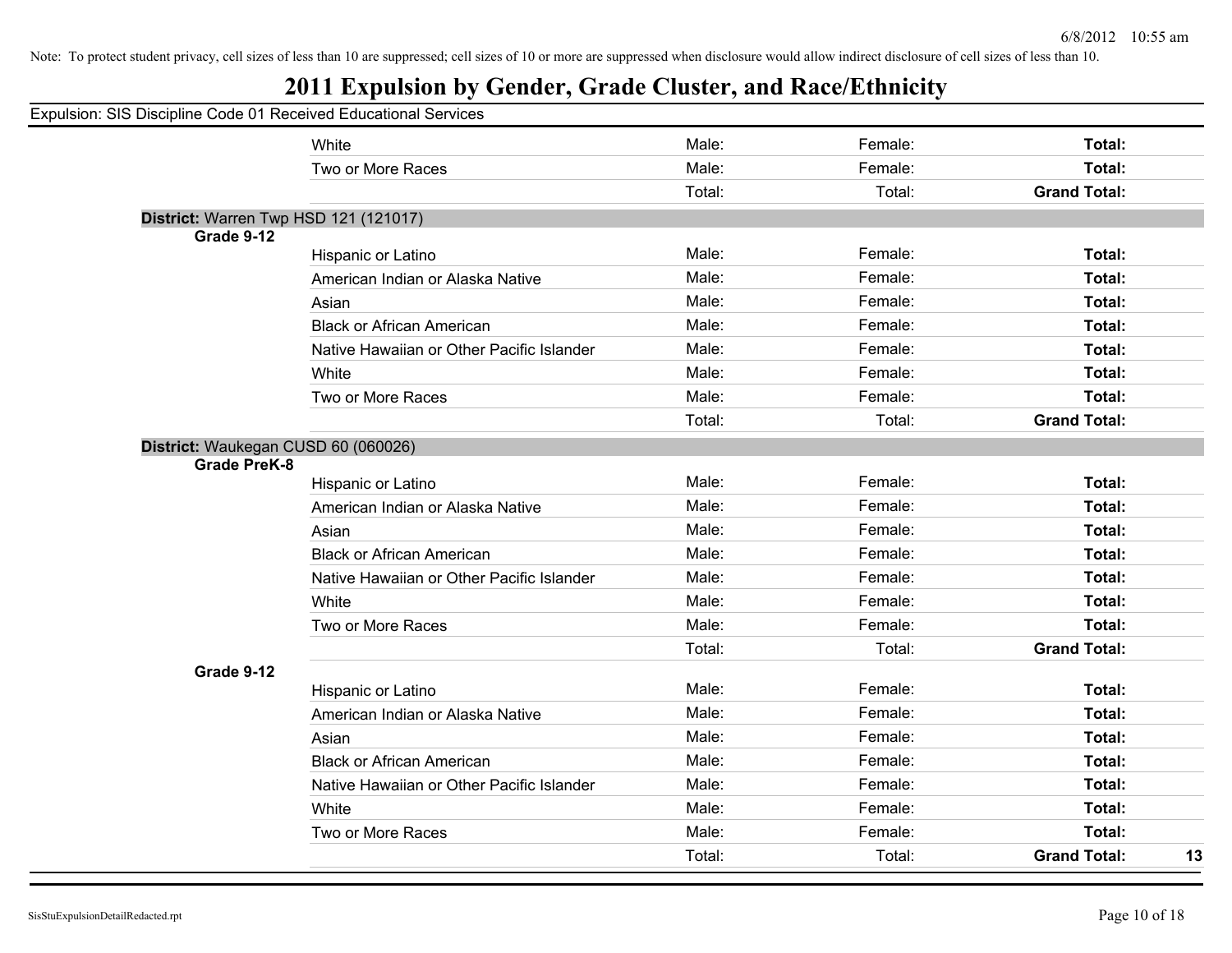## **2011 Expulsion by Gender, Grade Cluster, and Race/Ethnicity**

| Region: Lee/Ogle ROE (47)                                  |                                           |        |         |                     |
|------------------------------------------------------------|-------------------------------------------|--------|---------|---------------------|
| County: Ogle (071)                                         |                                           |        |         |                     |
| District: Oregon CUSD 220 (220026)                         |                                           |        |         |                     |
| Grade 9-12                                                 | Hispanic or Latino                        | Male:  | Female: | Total:              |
|                                                            | American Indian or Alaska Native          | Male:  | Female: | Total:              |
|                                                            | Asian                                     | Male:  | Female: | Total:              |
|                                                            |                                           | Male:  | Female: | Total:              |
|                                                            | <b>Black or African American</b>          | Male:  | Female: | Total:              |
|                                                            | Native Hawaiian or Other Pacific Islander |        |         |                     |
|                                                            | White                                     | Male:  | Female: | Total:              |
|                                                            | Two or More Races                         | Male:  | Female: | Total:              |
|                                                            |                                           | Total: | Total:  | <b>Grand Total:</b> |
| District: Rochelle CCSD 231 (231004)                       |                                           |        |         |                     |
| <b>Grade PreK-8</b>                                        | Hispanic or Latino                        | Male:  | Female: | Total:              |
|                                                            | American Indian or Alaska Native          | Male:  | Female: | Total:              |
|                                                            |                                           | Male:  | Female: | Total:              |
|                                                            | Asian                                     |        |         |                     |
|                                                            | <b>Black or African American</b>          | Male:  | Female: | Total:              |
|                                                            | Native Hawaiian or Other Pacific Islander | Male:  | Female: | Total:              |
|                                                            | White                                     | Male:  | Female: | Total:              |
|                                                            | Two or More Races                         | Male:  | Female: | Total:              |
|                                                            |                                           | Total: | Total:  | <b>Grand Total:</b> |
|                                                            |                                           |        |         |                     |
| Region: Logan/Mason/Menard ROE (38)                        |                                           |        |         |                     |
| County: Mason (060)                                        |                                           |        |         |                     |
| District: Illini Central CUSD 189 (189026)<br>Grade PreK-8 |                                           |        |         |                     |
|                                                            | Hispanic or Latino                        | Male:  | Female: | Total:              |
|                                                            | American Indian or Alaska Native          | Male:  | Female: | Total:              |
|                                                            | Asian                                     | Male:  | Female: | Total:              |
|                                                            | <b>Black or African American</b>          | Male:  | Female: | Total:              |
|                                                            | Native Hawaiian or Other Pacific Islander | Male:  | Female: | Total:              |
|                                                            | White                                     | Male:  | Female: | Total:              |
|                                                            | Two or More Races                         | Male:  | Female: | Total:              |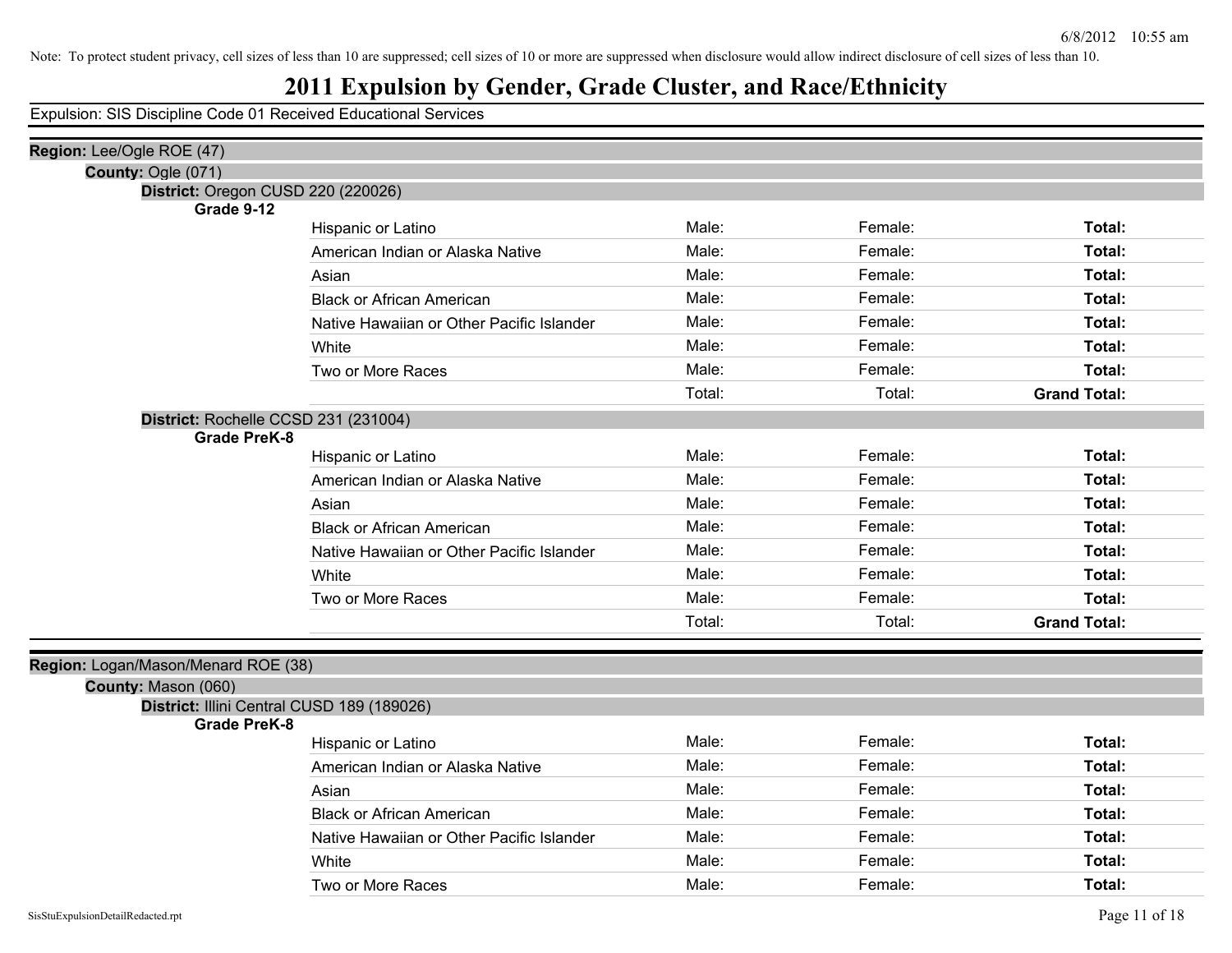## **2011 Expulsion by Gender, Grade Cluster, and Race/Ethnicity**

|                                                                |                                           | Total: | Total:  | <b>Grand Total:</b> |
|----------------------------------------------------------------|-------------------------------------------|--------|---------|---------------------|
| Region: Madison ROE (41)                                       |                                           |        |         |                     |
| County: Madison (057)                                          |                                           |        |         |                     |
| District: Collinsville CUSD 10 (010026)<br><b>Grade PreK-8</b> |                                           |        |         |                     |
|                                                                | Hispanic or Latino                        | Male:  | Female: | Total:              |
|                                                                | American Indian or Alaska Native          | Male:  | Female: | Total:              |
|                                                                | Asian                                     | Male:  | Female: | Total:              |
|                                                                | <b>Black or African American</b>          | Male:  | Female: | Total:              |
|                                                                | Native Hawaiian or Other Pacific Islander | Male:  | Female: | Total:              |
|                                                                | White                                     | Male:  | Female: | Total:              |
|                                                                | Two or More Races                         | Male:  | Female: | Total:              |
|                                                                |                                           | Total: | Total:  | <b>Grand Total:</b> |
| Grade 9-12                                                     |                                           |        |         |                     |
|                                                                | Hispanic or Latino                        | Male:  | Female: | Total:              |
|                                                                | American Indian or Alaska Native          | Male:  | Female: | Total:              |
|                                                                | Asian                                     | Male:  | Female: | Total:              |
|                                                                | <b>Black or African American</b>          | Male:  | Female: | Total:              |
|                                                                | Native Hawaiian or Other Pacific Islander | Male:  | Female: | Total:              |
|                                                                | White                                     | Male:  | Female: | Total:              |
|                                                                | Two or More Races                         | Male:  | Female: | Total:              |
|                                                                |                                           | Total: | Total:  | <b>Grand Total:</b> |
| District: Highland CUSD 5 (005026)                             |                                           |        |         |                     |
| <b>Grade PreK-8</b>                                            |                                           |        |         |                     |
|                                                                | Hispanic or Latino                        | Male:  | Female: | Total:              |
|                                                                | American Indian or Alaska Native          | Male:  | Female: | Total:              |
|                                                                | Asian                                     | Male:  | Female: | Total:              |
|                                                                | <b>Black or African American</b>          | Male:  | Female: | Total:              |
|                                                                | Native Hawaiian or Other Pacific Islander | Male:  | Female: | Total:              |
|                                                                | White                                     | Male:  | Female: | Total:              |
|                                                                | Two or More Races                         | Male:  | Female: | Total:              |
|                                                                |                                           | Total: | Total:  | <b>Grand Total:</b> |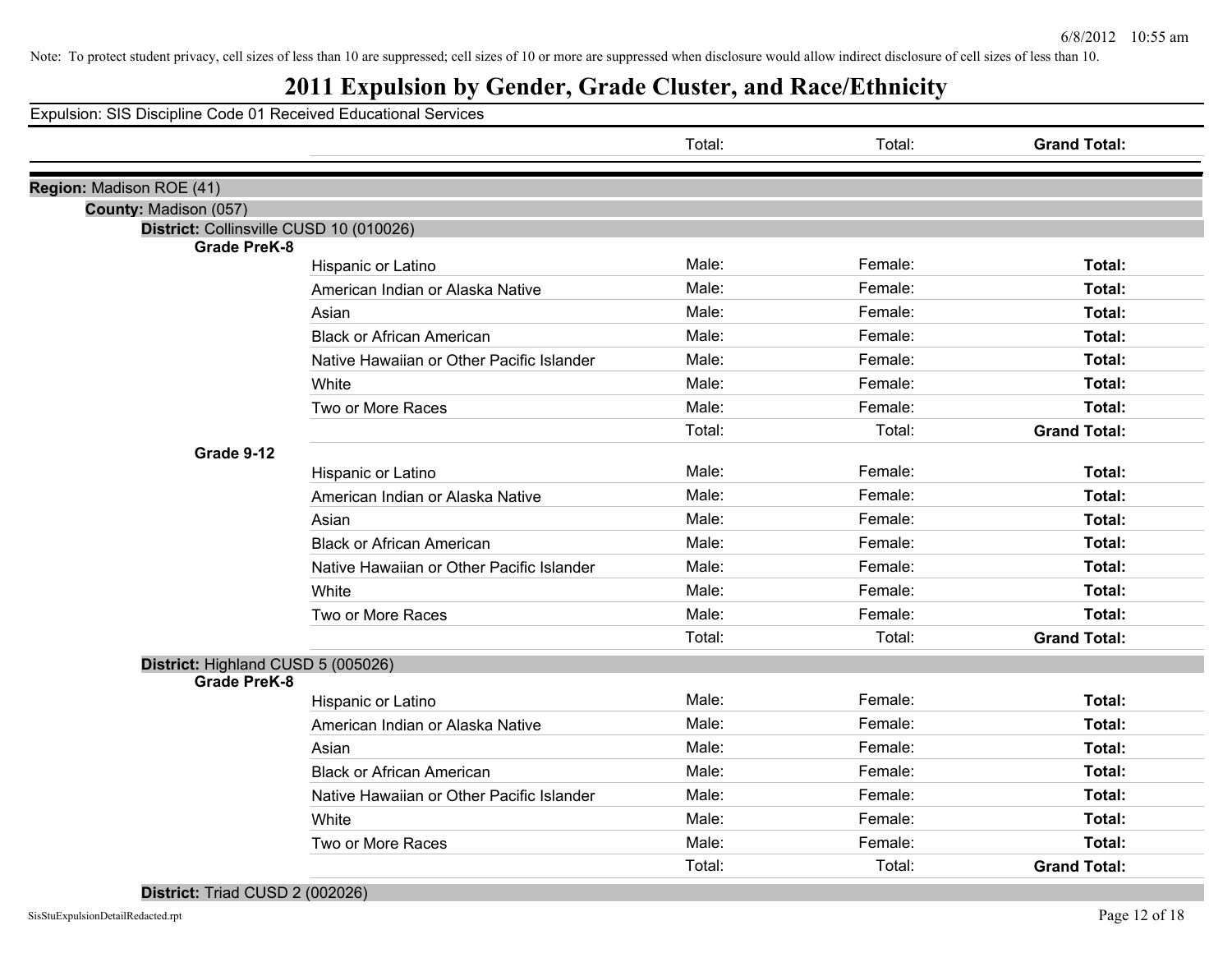## **2011 Expulsion by Gender, Grade Cluster, and Race/Ethnicity**

| <b>Grade PreK-8</b>                                        |                                           |        |         |                     |
|------------------------------------------------------------|-------------------------------------------|--------|---------|---------------------|
|                                                            | Hispanic or Latino                        | Male:  | Female: | Total:              |
|                                                            | American Indian or Alaska Native          | Male:  | Female: | Total:              |
|                                                            | Asian                                     | Male:  | Female: | Total:              |
|                                                            | <b>Black or African American</b>          | Male:  | Female: | Total:              |
|                                                            | Native Hawaiian or Other Pacific Islander | Male:  | Female: | Total:              |
|                                                            | White                                     | Male:  | Female: | Total:              |
|                                                            | Two or More Races                         | Male:  | Female: | Total:              |
|                                                            |                                           | Total: | Total:  | <b>Grand Total:</b> |
| Grade 9-12                                                 |                                           |        |         |                     |
|                                                            | Hispanic or Latino                        | Male:  | Female: | Total:              |
|                                                            | American Indian or Alaska Native          | Male:  | Female: | Total:              |
|                                                            | Asian                                     | Male:  | Female: | Total:              |
|                                                            | <b>Black or African American</b>          | Male:  | Female: | Total:              |
|                                                            | Native Hawaiian or Other Pacific Islander | Male:  | Female: | Total:              |
|                                                            | White                                     | Male:  | Female: | Total:              |
|                                                            | Two or More Races                         | Male:  | Female: | Total:              |
|                                                            |                                           | Total: | Total:  | <b>Grand Total:</b> |
|                                                            |                                           |        |         |                     |
| Region: Peoria ROE (48)<br>County: Peoria (072)            |                                           |        |         |                     |
| District: Dunlap CUSD 323 (323026)                         |                                           |        |         |                     |
| Grade 9-12                                                 |                                           |        |         |                     |
|                                                            | Hispanic or Latino                        | Male:  | Female: | Total:              |
|                                                            | American Indian or Alaska Native          | Male:  | Female: | Total:              |
|                                                            | Asian                                     | Male:  | Female: | Total:              |
|                                                            | <b>Black or African American</b>          | Male:  | Female: | Total:              |
|                                                            | Native Hawaiian or Other Pacific Islander | Male:  | Female: | Total:              |
|                                                            | White                                     | Male:  | Female: | Total:              |
|                                                            | Two or More Races                         | Male:  | Female: | Total:              |
|                                                            |                                           | Total: | Total:  | <b>Grand Total:</b> |
|                                                            |                                           |        |         |                     |
|                                                            |                                           |        |         |                     |
| District: Il Valley Central USD 321 (321026)<br>Grade 9-12 | Hispanic or Latino                        | Male:  | Female: | Total:              |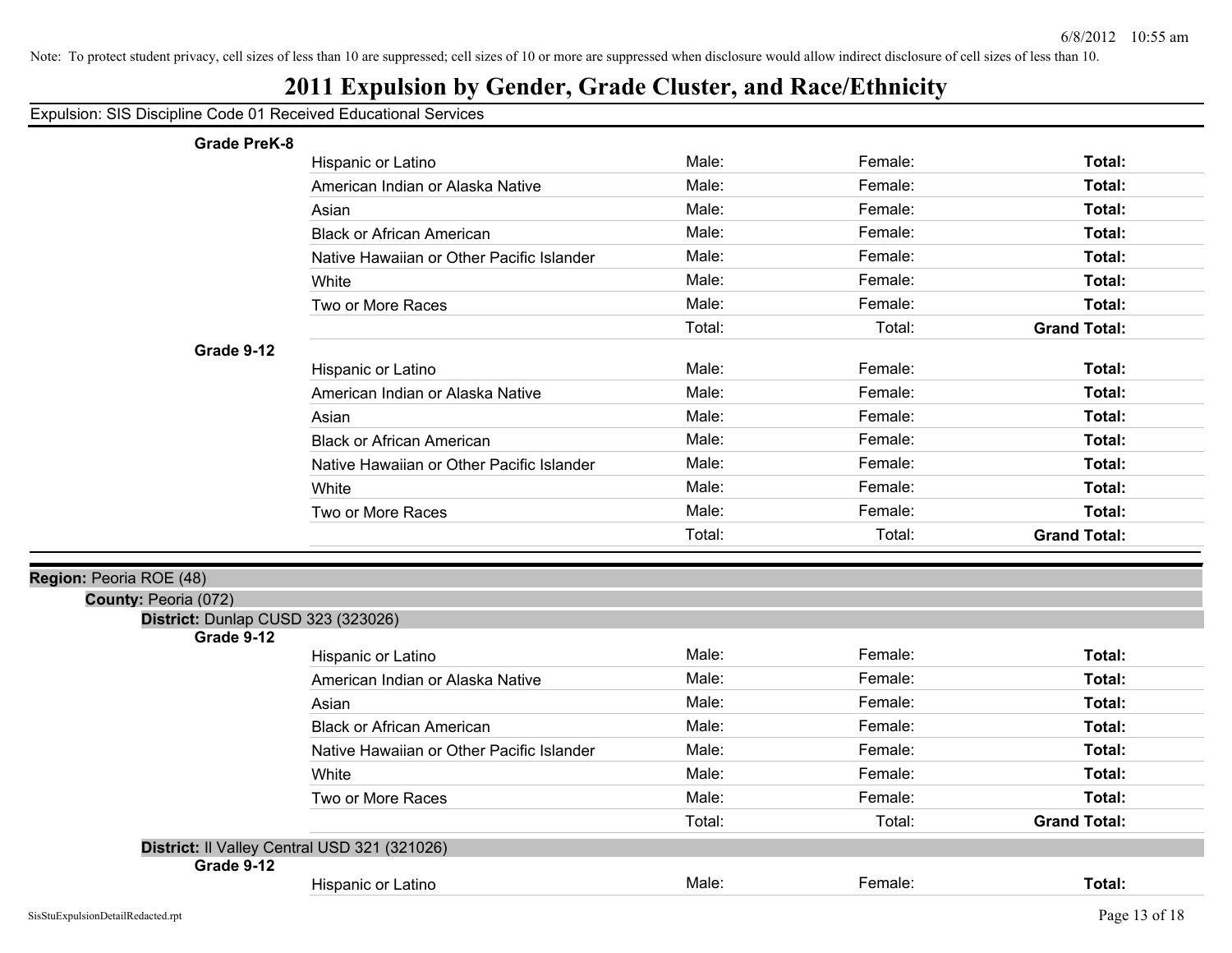|  |  |  | Expulsion: SIS Discipline Code 01 Received Educational Services |  |
|--|--|--|-----------------------------------------------------------------|--|
|  |  |  |                                                                 |  |

|                                         | American Indian or Alaska Native                   | Male:  | Female: | Total:              |
|-----------------------------------------|----------------------------------------------------|--------|---------|---------------------|
|                                         | Asian                                              | Male:  | Female: | Total:              |
|                                         | <b>Black or African American</b>                   | Male:  | Female: | Total:              |
|                                         | Native Hawaiian or Other Pacific Islander          | Male:  | Female: | Total:              |
|                                         | White                                              | Male:  | Female: | Total:              |
|                                         | Two or More Races                                  | Male:  | Female: | Total:              |
|                                         |                                                    | Total: | Total:  | <b>Grand Total:</b> |
|                                         | District: Norwood ESD 63 (063002)                  |        |         |                     |
|                                         | <b>Grade PreK-8</b>                                |        |         |                     |
|                                         | Hispanic or Latino                                 | Male:  | Female: | Total:              |
|                                         | American Indian or Alaska Native                   | Male:  | Female: | Total:              |
|                                         | Asian                                              | Male:  | Female: | Total:              |
|                                         | <b>Black or African American</b>                   | Male:  | Female: | Total:              |
|                                         | Native Hawaiian or Other Pacific Islander          | Male:  | Female: | Total:              |
|                                         | White                                              | Male:  | Female: | Total:              |
|                                         | Two or More Races                                  | Male:  | Female: | Total:              |
|                                         |                                                    | Total: | Total:  | <b>Grand Total:</b> |
|                                         | District: Peoria Heights CUSD 325 (325026)         |        |         |                     |
|                                         | Grade 9-12                                         |        |         |                     |
|                                         | Hispanic or Latino                                 | Male:  | Female: | Total:              |
|                                         | American Indian or Alaska Native                   | Male:  | Female: | Total:              |
|                                         | Asian                                              | Male:  | Female: | Total:              |
|                                         | <b>Black or African American</b>                   | Male:  | Female: | Total:              |
|                                         | Native Hawaiian or Other Pacific Islander          | Male:  | Female: | Total:              |
|                                         | White                                              | Male:  | Female: | Total:              |
|                                         | Two or More Races                                  | Male:  | Female: | Total:              |
|                                         |                                                    | Total: | Total:  | <b>Grand Total:</b> |
|                                         |                                                    |        |         |                     |
| Region: Region 07 South Cook ISC 4 (07) |                                                    |        |         |                     |
| County: Cook (016)                      |                                                    |        |         |                     |
|                                         | District: Bloom Twp HSD 206 (206017)<br>Grade 9-12 |        |         |                     |
|                                         | Hispanic or Latino                                 | Male:  | Female: | Total:              |
|                                         | American Indian or Alaska Native                   | Male:  | Female: | Total:              |
|                                         |                                                    |        |         |                     |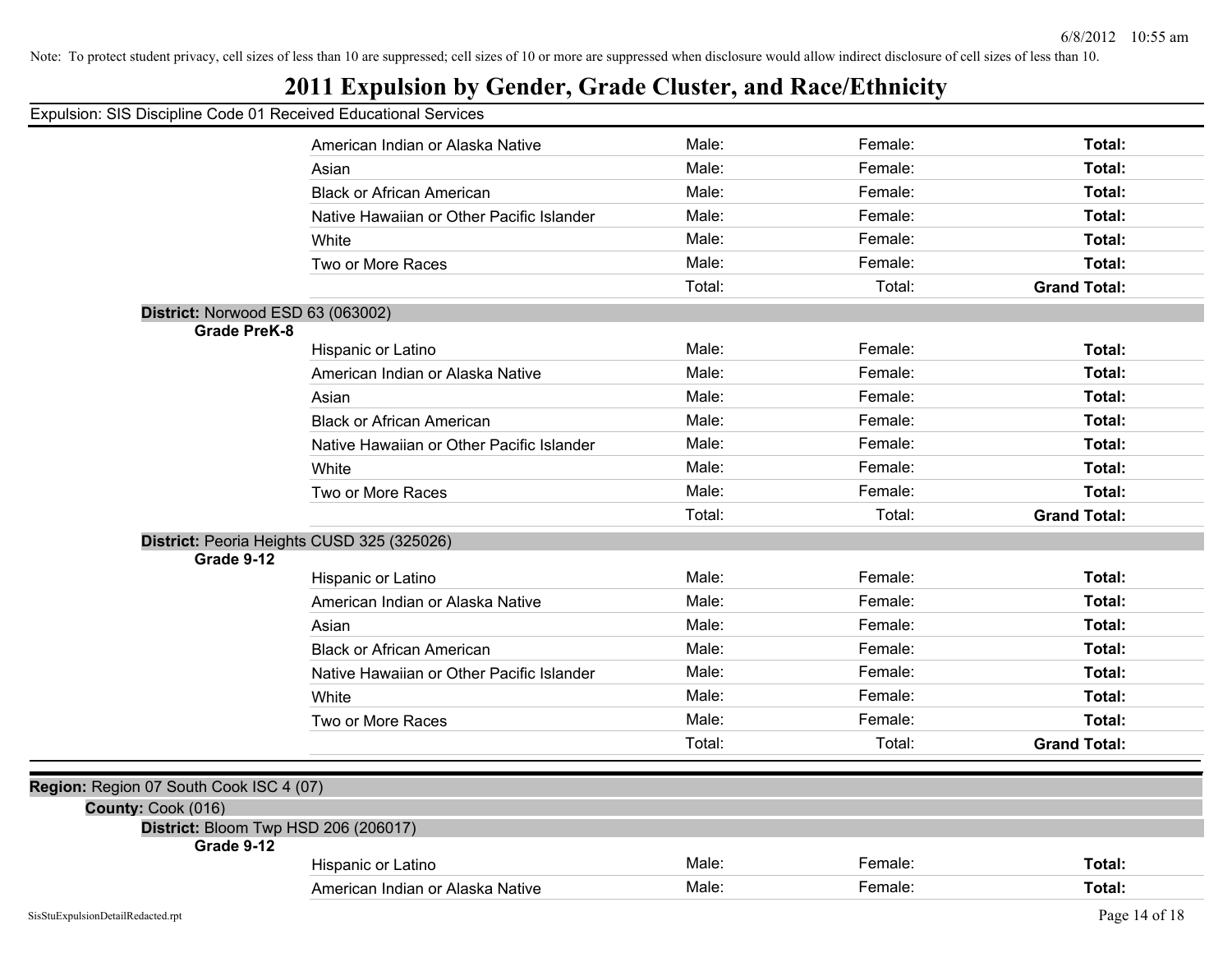| Expulsion: SIS Discipline Code 01 Received Educational Services |                                             |        |         |                     |
|-----------------------------------------------------------------|---------------------------------------------|--------|---------|---------------------|
|                                                                 | Asian                                       | Male:  | Female: | Total:              |
|                                                                 | <b>Black or African American</b>            | Male:  | Female: | Total:              |
|                                                                 | Native Hawaiian or Other Pacific Islander   | Male:  | Female: | Total:              |
|                                                                 | White                                       | Male:  | Female: | Total:              |
|                                                                 | Two or More Races                           | Male:  | Female: | Total:              |
|                                                                 |                                             | Total: | Total:  | <b>Grand Total:</b> |
|                                                                 | District: Oak Lawn-Hometown SD 123 (123002) |        |         |                     |
| <b>Grade PreK-8</b>                                             |                                             |        |         |                     |
|                                                                 | Hispanic or Latino                          | Male:  | Female: | Total:              |
|                                                                 | American Indian or Alaska Native            | Male:  | Female: | Total:              |
|                                                                 | Asian                                       | Male:  | Female: | Total:              |
|                                                                 | <b>Black or African American</b>            | Male:  | Female: | Total:              |
|                                                                 | Native Hawaiian or Other Pacific Islander   | Male:  | Female: | Total:              |
|                                                                 | White                                       | Male:  | Female: | Total:              |
|                                                                 | Two or More Races                           | Male:  | Female: | Total:              |
|                                                                 |                                             | Total: | Total:  | <b>Grand Total:</b> |
|                                                                 | District: Thornton Twp HSD 205 (205017)     |        |         |                     |
| Grade 9-12                                                      |                                             |        |         |                     |
|                                                                 | Hispanic or Latino                          | Male:  | Female: | Total:              |
|                                                                 | American Indian or Alaska Native            | Male:  | Female: | Total:              |
|                                                                 | Asian                                       | Male:  | Female: | Total:              |
|                                                                 | <b>Black or African American</b>            | Male:  | Female: | Total:              |
|                                                                 | Native Hawaiian or Other Pacific Islander   | Male:  | Female: | Total:              |
|                                                                 | White                                       | Male:  | Female: | Total:              |
|                                                                 | Two or More Races                           | Male:  | Female: | Total:              |
|                                                                 |                                             | Total: | Total:  | <b>Grand Total:</b> |
|                                                                 |                                             |        |         |                     |
| Region: St Clair ROE (50)                                       |                                             |        |         |                     |
| County: Saint clair (082)                                       |                                             |        |         |                     |
| Grade 9-12                                                      | District: Belleville Twp HSD 201 (201017)   |        |         |                     |
|                                                                 | Hispanic or Latino                          | Male:  | Female: | Total:              |
|                                                                 | American Indian or Alaska Native            | Male:  | Female: | Total:              |
|                                                                 | Asian                                       | Male:  | Female: | Total:              |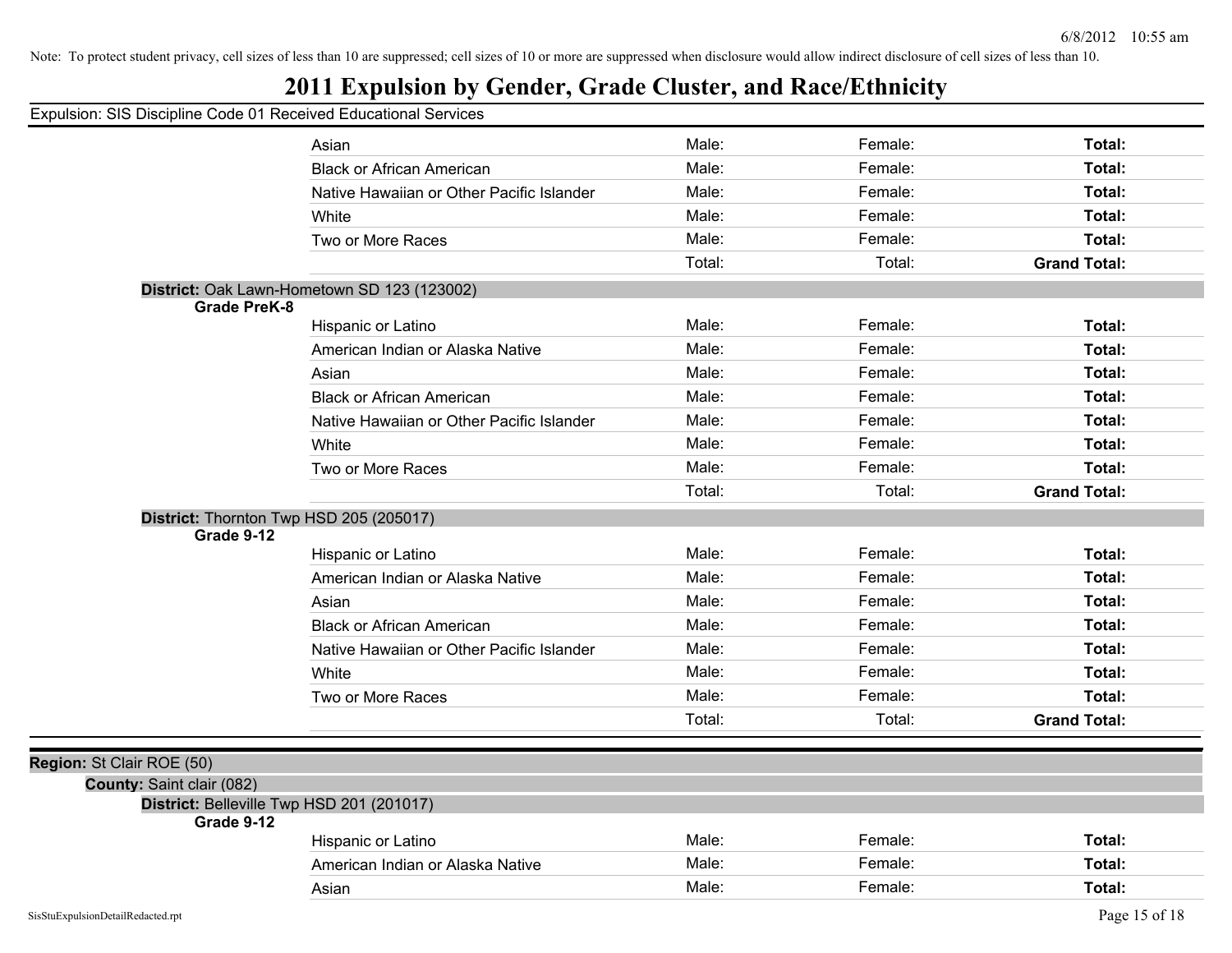## **2011 Expulsion by Gender, Grade Cluster, and Race/Ethnicity**

|                                                                | <b>Black or African American</b>          | Male:  | Female: | Total:              |
|----------------------------------------------------------------|-------------------------------------------|--------|---------|---------------------|
|                                                                | Native Hawaiian or Other Pacific Islander | Male:  | Female: | Total:              |
|                                                                | White                                     | Male:  | Female: | Total:              |
|                                                                | Two or More Races                         | Male:  | Female: | Total:              |
|                                                                |                                           | Total: | Total:  | <b>Grand Total:</b> |
| District: Cahokia CUSD 187 (187026)                            |                                           |        |         |                     |
| <b>Grade PreK-8</b>                                            |                                           | Male:  | Female: | Total:              |
|                                                                | Hispanic or Latino                        |        |         |                     |
|                                                                | American Indian or Alaska Native          | Male:  | Female: | Total:              |
|                                                                | Asian                                     | Male:  | Female: | Total:              |
|                                                                | <b>Black or African American</b>          | Male:  | Female: | Total:              |
|                                                                | Native Hawaiian or Other Pacific Islander | Male:  | Female: | Total:              |
|                                                                | White                                     | Male:  | Female: | Total:              |
|                                                                | Two or More Races                         | Male:  | Female: | Total:              |
|                                                                |                                           | Total: | Total:  | <b>Grand Total:</b> |
| District: East St Louis SD 189 (189022)<br><b>Grade PreK-8</b> |                                           |        |         |                     |
|                                                                | Hispanic or Latino                        | Male:  | Female: | Total:              |
|                                                                | American Indian or Alaska Native          | Male:  | Female: | Total:              |
|                                                                | Asian                                     | Male:  | Female: | Total:              |
|                                                                | <b>Black or African American</b>          | Male:  | Female: | Total:              |
|                                                                | Native Hawaiian or Other Pacific Islander | Male:  | Female: | Total:              |
|                                                                | White                                     | Male:  | Female: | Total:              |
|                                                                | Two or More Races                         | Male:  | Female: | Total:              |
|                                                                |                                           | Total: | Total:  | <b>Grand Total:</b> |
| Grade 9-12                                                     |                                           |        |         |                     |
|                                                                | Hispanic or Latino                        | Male:  | Female: | Total:              |
|                                                                | American Indian or Alaska Native          | Male:  | Female: | Total:              |
|                                                                | Asian                                     | Male:  | Female: | Total:              |
|                                                                | <b>Black or African American</b>          | Male:  | Female: | Total:              |
|                                                                | Native Hawaiian or Other Pacific Islander | Male:  | Female: | Total:              |
|                                                                | White                                     | Male:  | Female: | Total:              |
|                                                                | Two or More Races                         | Male:  | Female: | Total:              |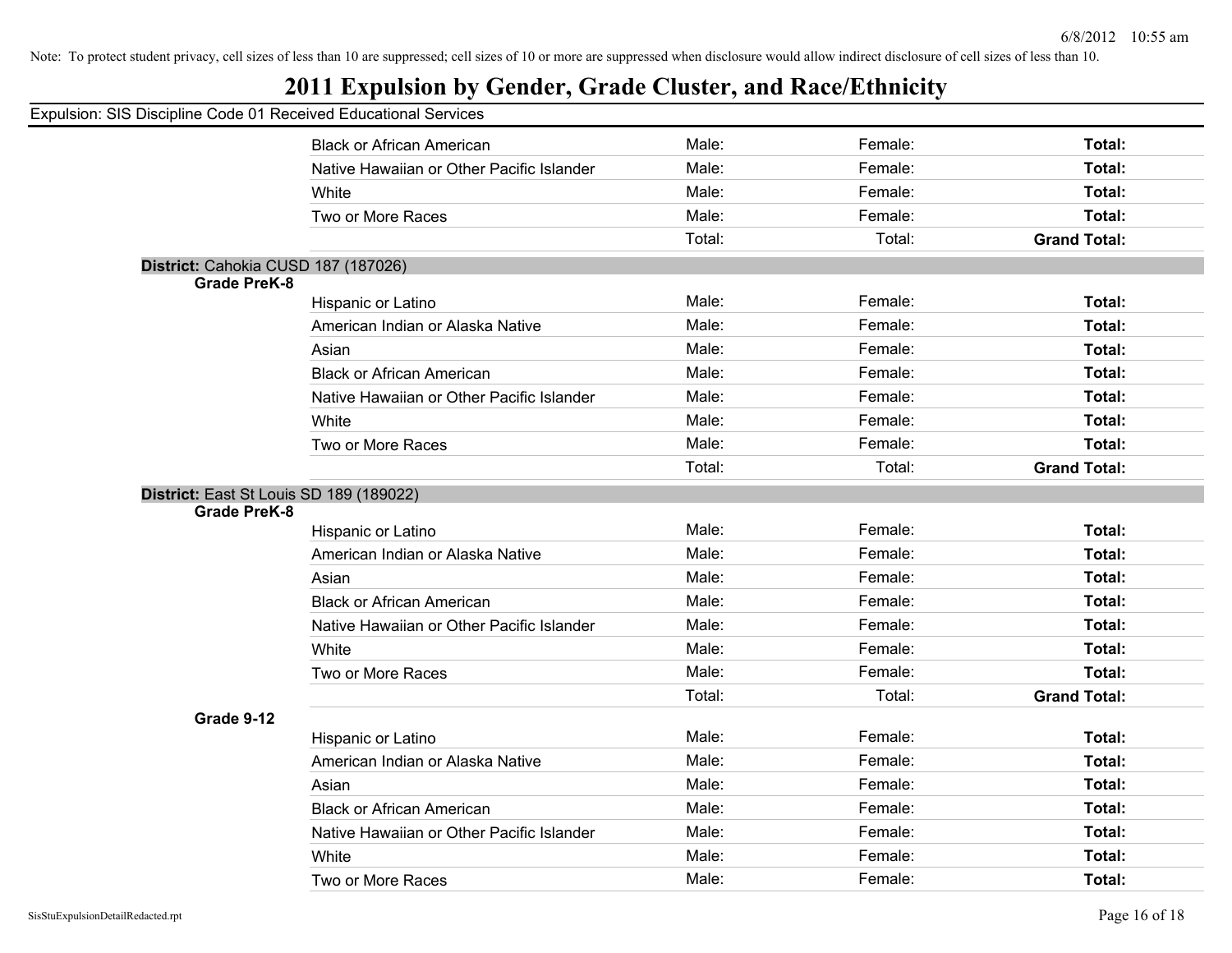## **2011 Expulsion by Gender, Grade Cluster, and Race/Ethnicity**

|                                      |                                           | Total: | Total:  | <b>Grand Total:</b> |
|--------------------------------------|-------------------------------------------|--------|---------|---------------------|
| Region: Tazewell ROE (53)            |                                           |        |         |                     |
| County: Tazewell (090)               |                                           |        |         |                     |
| District: Pekin CSD 303 (303016)     |                                           |        |         |                     |
| Grade 9-12                           |                                           |        |         |                     |
|                                      | Hispanic or Latino                        | Male:  | Female: | Total:              |
|                                      | American Indian or Alaska Native          | Male:  | Female: | Total:              |
|                                      | Asian                                     | Male:  | Female: | Total:              |
|                                      | <b>Black or African American</b>          | Male:  | Female: | Total:              |
|                                      | Native Hawaiian or Other Pacific Islander | Male:  | Female: | Total:              |
|                                      | White                                     | Male:  | Female: | Total:              |
|                                      | Two or More Races                         | Male:  | Female: | Total:              |
|                                      |                                           | Total: | Total:  | <b>Grand Total:</b> |
|                                      |                                           |        |         |                     |
| Region: Vermilion ROE (54)           |                                           |        |         |                     |
| County: Vermilion (092)              |                                           |        |         |                     |
| District: Danville CCSD 118 (118024) |                                           |        |         |                     |
| <b>Grade PreK-8</b>                  |                                           | Male:  | Female: | Total:              |
|                                      | Hispanic or Latino                        |        |         |                     |
|                                      | American Indian or Alaska Native          | Male:  | Female: | Total:              |
|                                      | Asian                                     | Male:  | Female: | Total:              |
|                                      | <b>Black or African American</b>          | Male:  | Female: | Total:              |
|                                      | Native Hawaiian or Other Pacific Islander | Male:  | Female: | Total:              |
|                                      | White                                     | Male:  | Female: | Total:              |
|                                      | Two or More Races                         | Male:  | Female: | Total:              |
|                                      |                                           | Total: | Total:  | <b>Grand Total:</b> |
| Grade 9-12                           |                                           |        |         |                     |
|                                      | Hispanic or Latino                        | Male:  | Female: | Total:              |
|                                      | American Indian or Alaska Native          | Male:  | Female: | Total:              |
|                                      | Asian                                     | Male:  | Female: | Total:              |
|                                      | <b>Black or African American</b>          | Male:  | Female: | Total:              |
|                                      | Native Hawaiian or Other Pacific Islander | Male:  | Female: | Total:              |
|                                      | White                                     | Male:  | Female: | Total:              |